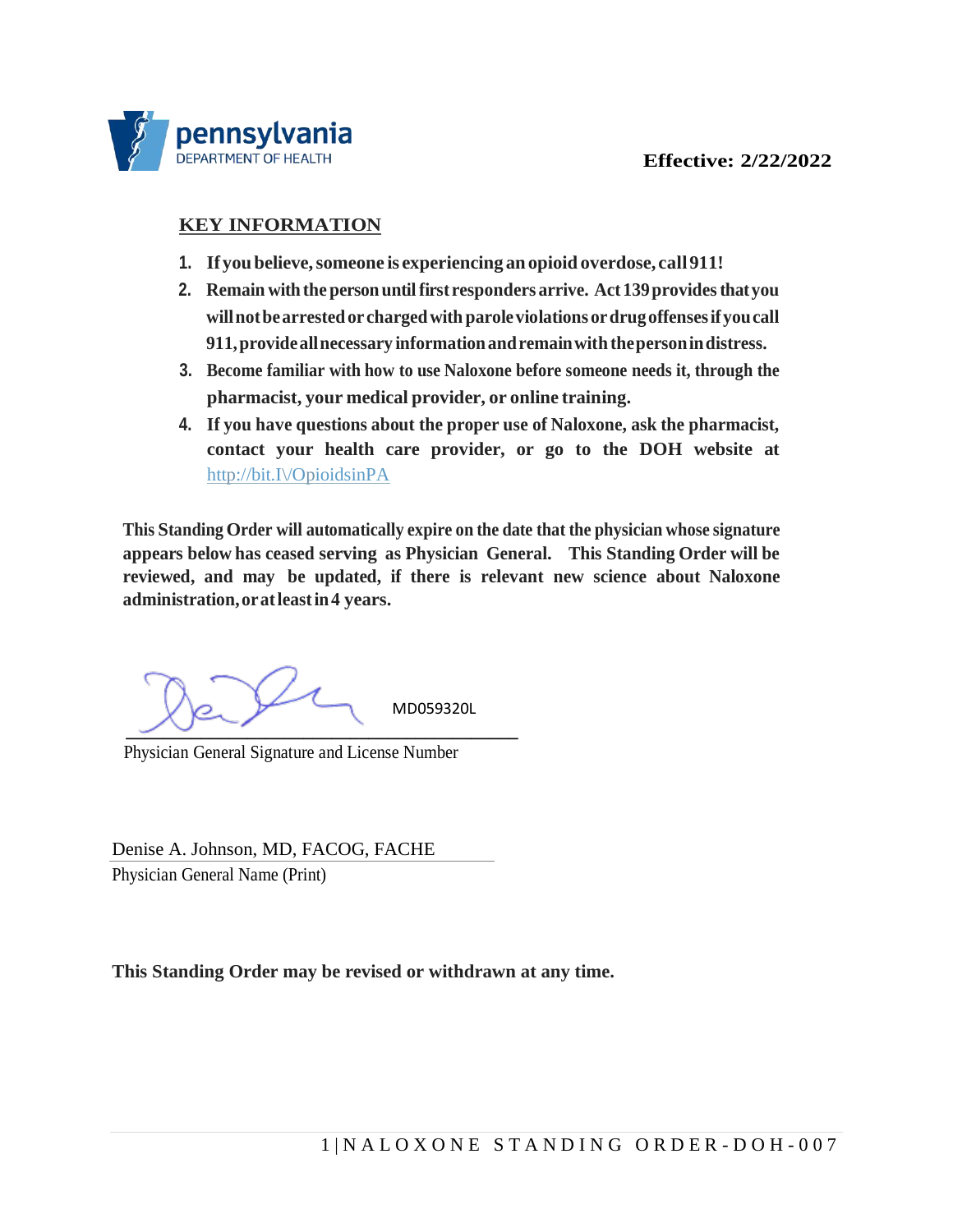# **STANDING ORDER DOH-007-2022**

# Naloxone Prescription for Overdose Prevention

Naloxone Hydrochloride (Naloxone) is a medication indicated for reversal of a drug overdose that is the result of consumption or use of one or more opioid-related drugs causing a drug overdose event (opioid-related overdose).

# **I. PURPOSE**

This Standing Order is intended to ensure that residents of the Commonwealth of Pennsylvania who are at risk of experiencing an opioid-related overdose, or who are family members, friends or other persons who are in a position to assist a person at risk of experiencing an opioid-related overdose (Eligible Persons), are able to obtain Naloxone. Unless otherwise expressly permitted herein, this Standing Order is not intended to be used by organizations who employ or contract with medical staff who are authorized to write prescriptions. Such organizations should utilize the medical professionals with whom they have a relationship to write prescriptions specific to personnel who would be expected to administer Naloxone and would be wise to ensure that all such personnel are appropriately trained in the administration of Naloxone.

# **II. AUTHORITY**

This Standing Order is issued pursuant to Act 139 of 2014 (Act 139) (amending The Controlled Substance, Drug, Device and Cosmetic Act (35 P.S. §§ 780-101 et seq.)), which permits health care professionals otherwise authorized to prescribe Naloxone to prescribe it via standing order to Eligible Persons.

# **III. AUTHORIZATION**

**This Standing Order may be used by Eligible Persons as a prescription or third-party prescription to obtain Naloxone from a pharmacy in the event that they are unable to obtain Naloxone or a prescription for Naloxone from their regular health care providers or another source. This Standing Order is authorization for pharmacists to dispense Naloxone and devices for its administration SOLELY in the forms prescribed herein.<sup>1</sup>**

**This Standing Order may also be used by community-based organizations (CBOS) that are in a position to assist a person at risk of experiencing an opioid-related overdose, to obtain Naloxone and provide it to individuals at risk of experiencing an opioid-opioid related overdose, their family members and friends, or other persons in a position to assist a person at risk of experiencing and opioid-related overdose. CBOs may provide the Naloxone in person or via the mail. This authorization is in no way intended to establish an agency relationship between CBOs operating under this standing order and the Department of Health (DOH).** 

<sup>&</sup>lt;sup>1</sup> Or their FDA-authorized generic equivalents.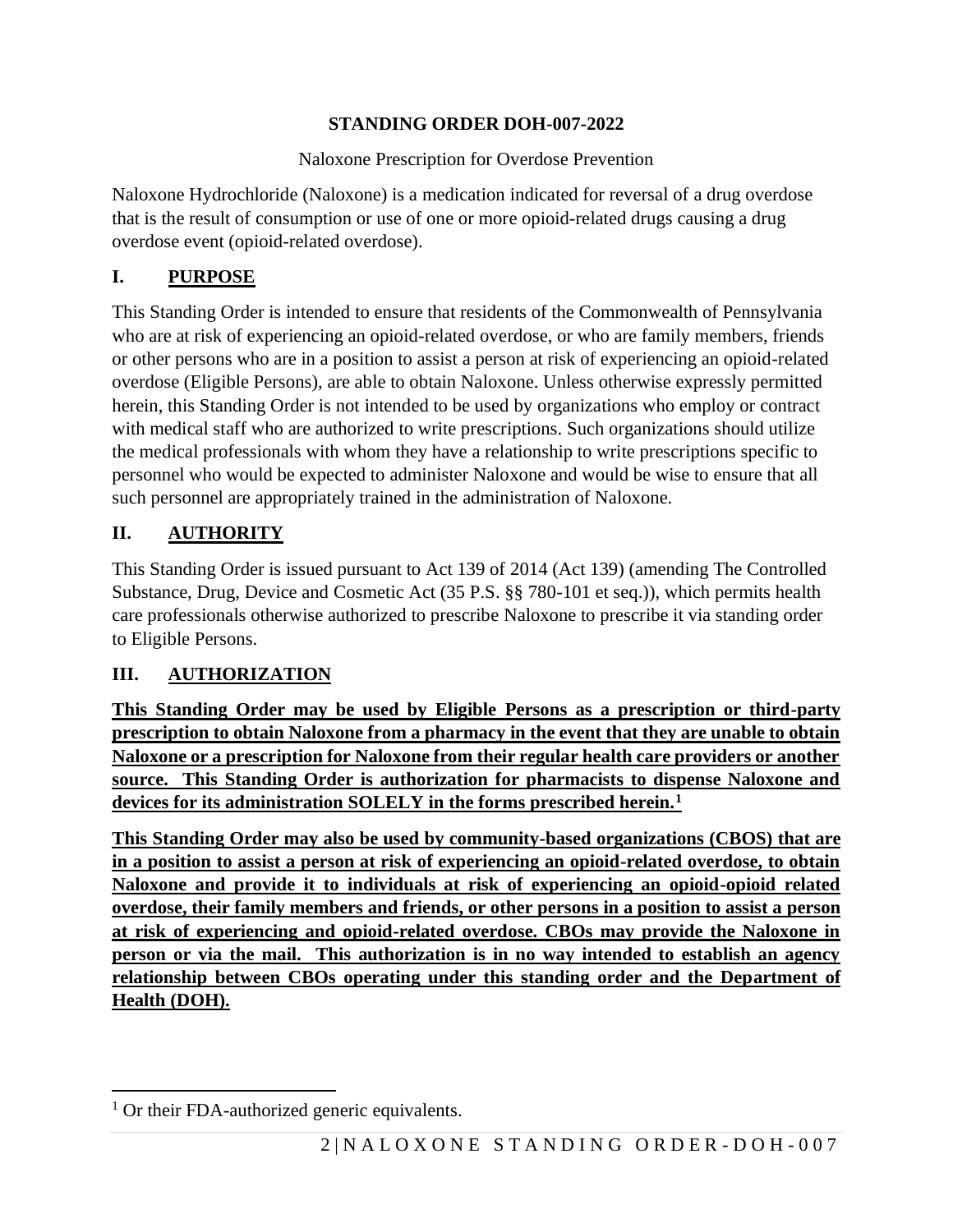# **IV. TRAINING AND INSTRUCTIONAL MATERIALS**

Prior to obtaining Naloxone under this Standing Order, Eligible Persons are strongly advised to complete a training program approved by the Pennsylvania Department of Health (DOH) in consultation with the Pennsylvania Department of Drug and Alcohol Programs (DDAP), such as the one found online at Train PA's website (https://www.train.org/pa/admin/course/1085469/) and obtain a certificate of completion. Act 139 does not require training; however, training is necessary in order to ensure that Eligible Persons are protected from legal liability to the extent that Act 139 provides that the receipt of DOH/DDAP-approved training and instructional materials and prompt seeking of additional medical assistance creates a rebuttable presumption that an Eligible Person acted with reasonable care in administering Naloxone.

# **V. SIGNS AND SYMPTOMS OF OPIOID OVERDOSE**

- 1. A history of current narcotic or opioid use or fentanyl patches on skin or needle in the body.
- 2. Unresponsive or unconscious individuals.
- 3. Not breathing or slow/shallow respirations
- 4. Snoring or gurgling sounds (due to partial upper airway obstruction).
- 5. Blue lips and/or nail beds.
- 6. Pinpoint pupils.
- 7. Clammy skin.
- 8. Note that individuals in cardiac arrest from all causes share many symptoms with someone with a narcotic overdose (unresponsiveness, not breathing, snoring/gurgling sounds, and blue skin/nail beds). If no pulse, these individuals are in cardiac arrest and require CPR.

# **VI. APPROPRIATE USE AND DIRECTIONS**

Eligible Persons should be aware of the following information when dealing with a person who it is suspected is experiencing an opioid overdose event:

# **1. Call 911 for EMS to be dispatched.**

- 2. In cardiac arrest or pulseless patients: Call 911 for EMS and start CPR if able and trained to do so. In cardiac arrest, CPR is the most important treatment, and any attempt to administer Naloxone should not interrupt chest compressions and rescue breathing.
- 3. Naloxone should only be given to someone suspected of opioid overdose as noted in the signs and symptoms listed in Section V above.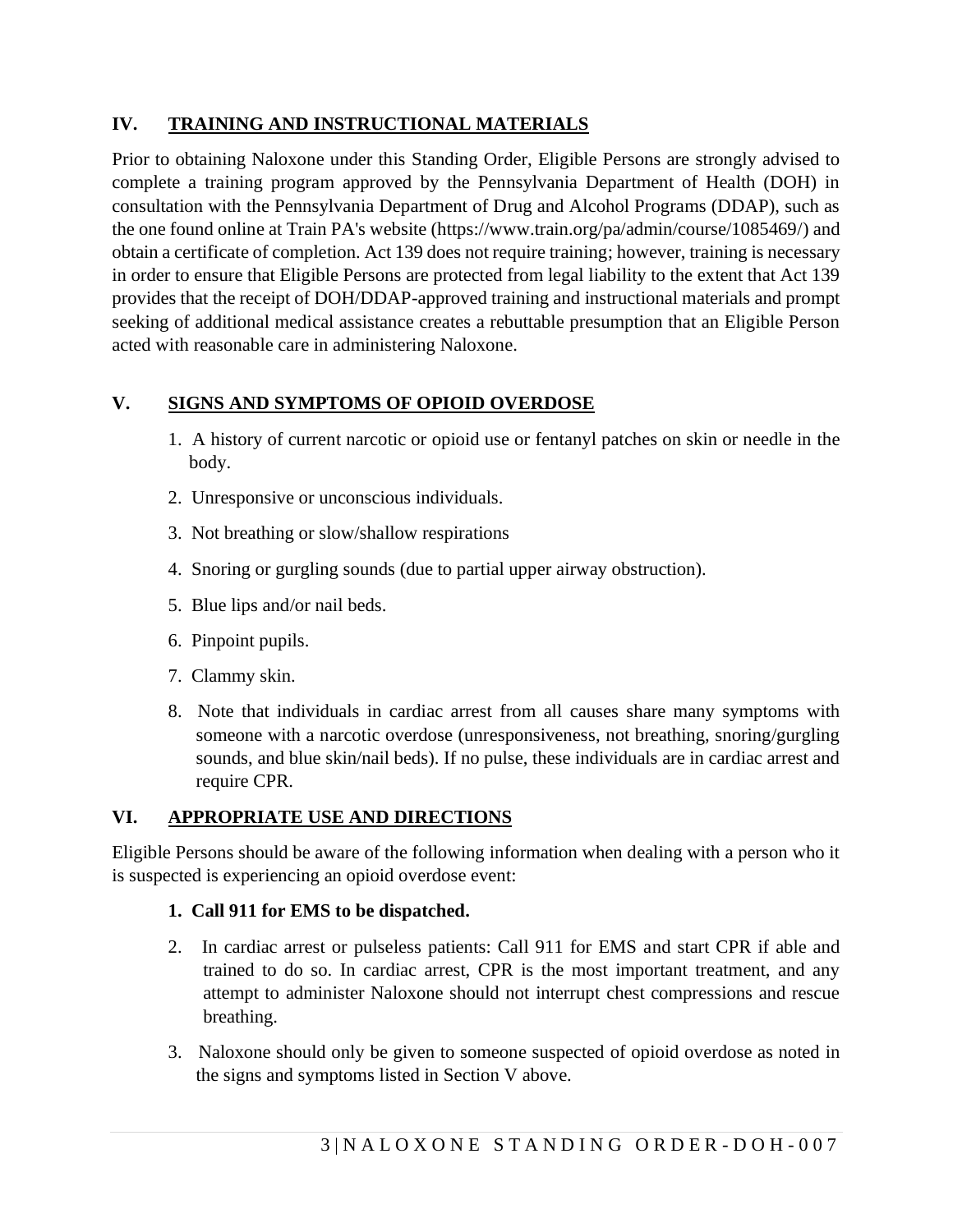- 4. In respiratory arrest or a non-breathing patient: If able to do rescue breathing, rescue breathing takes priority over Naloxone administration. Administer Naloxone if possible while doing rescue breathing.
- 5. Administration of Naloxone (only give to someone with suspected opioid overdose based on signs and symptoms listed in Section V above).

## **A. INTRA-NASAL NALOXONE**

#### *Eligible Persons should be provided with the following:*

#### **1. Luer-lock syringes and mucosal atomization devices (MAD)**

- a. Two 2 mL Luer-Jet luer-lock syringes prefilled with naloxone (concentration 1 mg/mL);
- b. Two mucosal atomization devices
- c. Patient information pamphlet containing dosage and administration instructions.

#### **2. NARCAN Nasal Spray**

- a. Carton containing two blister packages each with single 4 mg dose of naloxone in a 0.1 mL intranasal spray
- b. Package insert containing dosage and administration instructions.

#### **3. KLOXXADO Nasal Spray**

- a. Carton containing two blister packages each with a single 8 mg dose of naloxone hydrochloride in 0.1 mL.
- b. Package insert containing dosage and administration instructions.

#### *Instructions for use:*

#### **1. Luer-lock syringes and mucosal atomization devices (MAD)**

- a. Pop off two yellow caps from the delivery syringe and one red cap from the naloxone vial.
- b. Screw the Naloxone vial gently into the delivery syringe.
- c. Screw the mucosal atomizer device onto the top of the syringe.
- d. Spray half (1 ml) of the Naloxone in one nostril and the other half (1 ml) in the other nostril.
- e. Note: Administer the Naloxone in a quick burst to ensure that it is atomized. A slow administration will cause liquid to trickle in without being atomized properly, which will slow delivery to the bloodstream.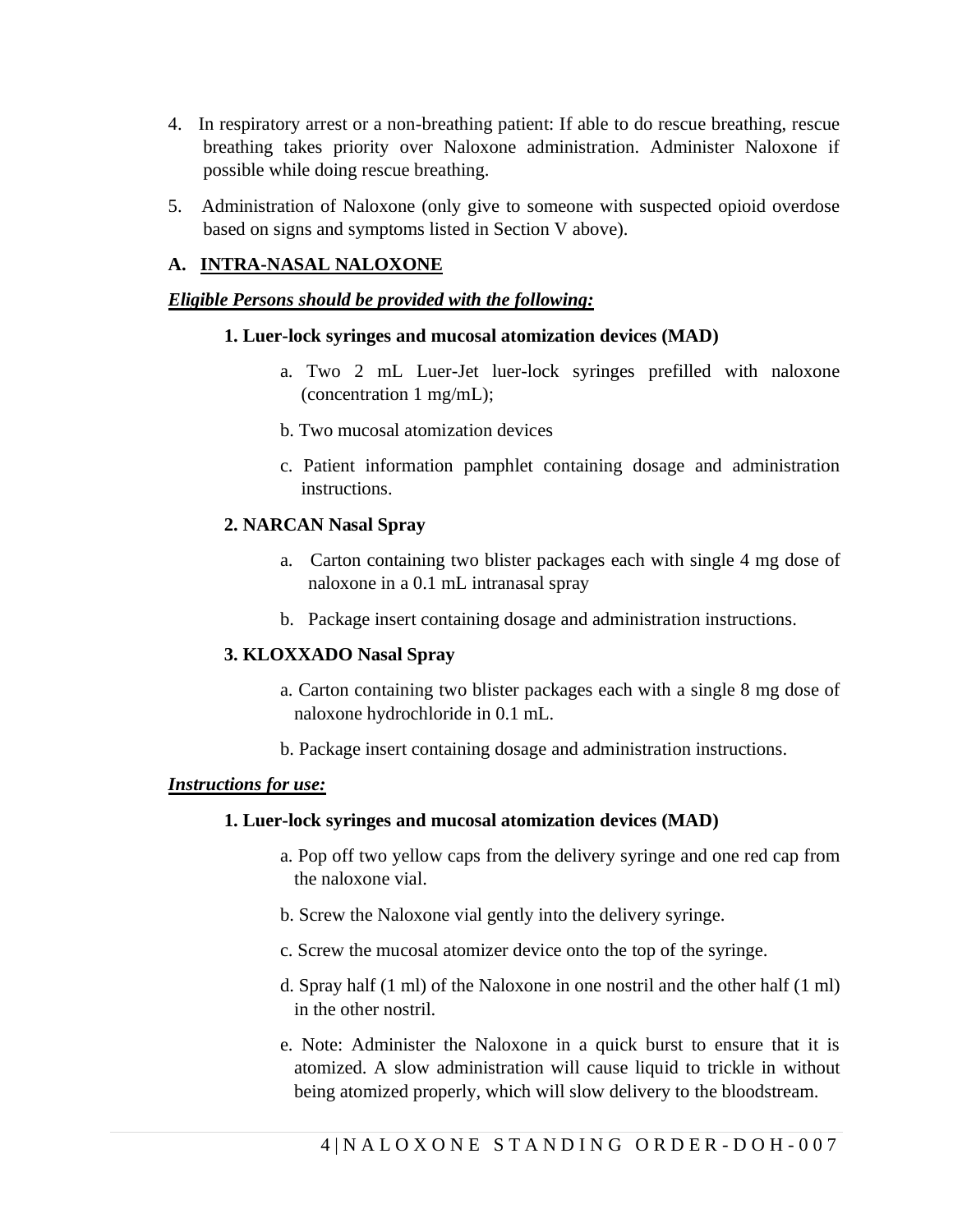- f. Continue to monitor breathing and pulse. **IF NOT BREATHING**, **give rescue breathing. IF NO PULSE, start CPR, if able and trained to do so.**
- g. If patient does not awaken after 4 minutes, administer second dose of Naloxone (if available) (1 mL) briskly in one nostril and the other half (1 mL) briskly in the other nostril.
- h. Remain with the person, monitor breathing/pulse, and provide rescue breathing or provide CPR if needed, until he or she is under care of a medical professional, such as a physician, nurse, or EMS.

### **2. NARCAN Nasal Spray**

- a. Lay person on their back to receive a dose of NARCAN Nasal Spray.
- b. Remove NARCAN from the box. Peel back the tab with the circle to open the NARCAN Nasal Spray.
- c. Hold the NARCAN Nasal Spray with your thumb on the bottom of the plunger and first and middle fingers on either side of the nozzle.
- d. Tilt the person's head back and provide support under the neck with your hand. Gently insert tip of nozzle into one nostril until fingers on either side of the nozzle are against the bottom of the person's nose.
- e. Press the plunger firmly to give the dose of NARCAN Nasal Spray.
- f. Remove the NARCAN Nasal Spray from the nostril after giving the dose.
- g. Move the person onto their side after giving NARCAN Nasal Spray.
- h. Remain with the person, monitor breathing/pulse. **IF NOT BREATHING, give rescue breathing. IF NO PULSE, start CPR, if able and trained to do so.**
- i. Remain with the person, monitor breathing/pulse, and provide rescue breathing or provide CPR if needed, until he or she is under care of a medical professional, such as a physician, nurse, or EMS.
- j. Watch the person closely. If the person does not respond by waking up, to voice or touch, or breathing normally another dose may be given. NARCAN Nasal Spray may be dosed every 2 to 3 minutes, if available, until the person responds or emergency medical help is received.

#### **3. KLOXXADO Nasal Spray**

a. Lay the person on their back to receive a dose of KLOXXADO nasal spray.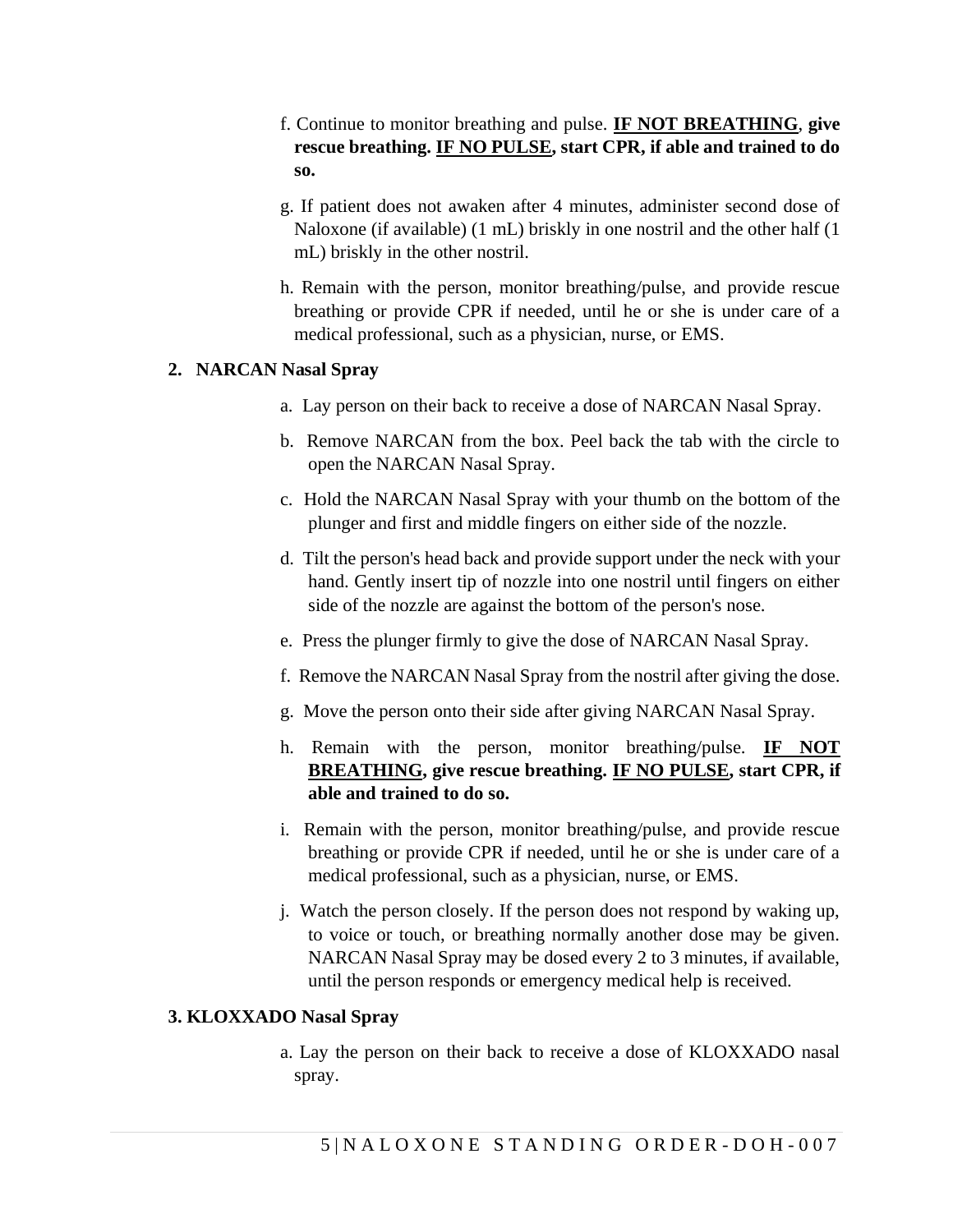- b. Remove KLOXXADO nasal spray from the box. Peel back the tab with the black triangle to open the KLOXXADO nasal spray blister.
- c. Hold the KLOXXADO nasal spray with your thumb on the bottom of the plunger and your first and middle fingers on either side of the nozzle. Do not apply pressure until you are ready to give the dose.
- d. Tilt the person's head back and provide support under the neck with your hand. Gently insert the tip of the nozzle into one nostril until your fingers on either side of the nozzle are against the bottom of the person's nose.
- e. Press the plunger firmly to give the dose of KLOXXADO nasal spray.
- f. Remove the KLOXXADO nasal spray from the nostril after giving the dose.
- g. Move the person onto their side after giving KLOXXADO nasal spray.
- h. Get emergency help right away. Remain with the person, monitor breathing/pulse, and provide rescue breathing or provide CPR if needed, until he or she is under care of a medical professional, such as a physician, nurse, or EMS.
- i. Watch the person closely. If the person does not respond by waking up, to voice or touch, or start breathing normally, another dose may be given. KLOXXADO may be dosed every 2 to 3 minutes, if available, until the person responds or emergency medical help is received.

## **B. NALOXONE VIA AUTO INJECTOR**

## *Eligible Persons should be provided with the following:*

## **1. EVZIO (naloxone hydrochloride injection, USP)<sup>2</sup>**

- a. Two EVZIO (naloxone hydrochloride injection, USP) 0.4 mg auto-injectors or two 2.0 mg auto-injectors
- b. A single Trainer for EVZIO
- c. Patient instructions

## *Instructions for use:*

## **1. EVZIO (naloxone hydrochloride injection, USP)**

- a. Prepare device
	- i. For EVZIO®

<sup>2</sup> While the Department recognizes EVZIO has been discontinued, this Standing Order shall continue to apply to any remaining EVZIO product through the remainder of its useful life.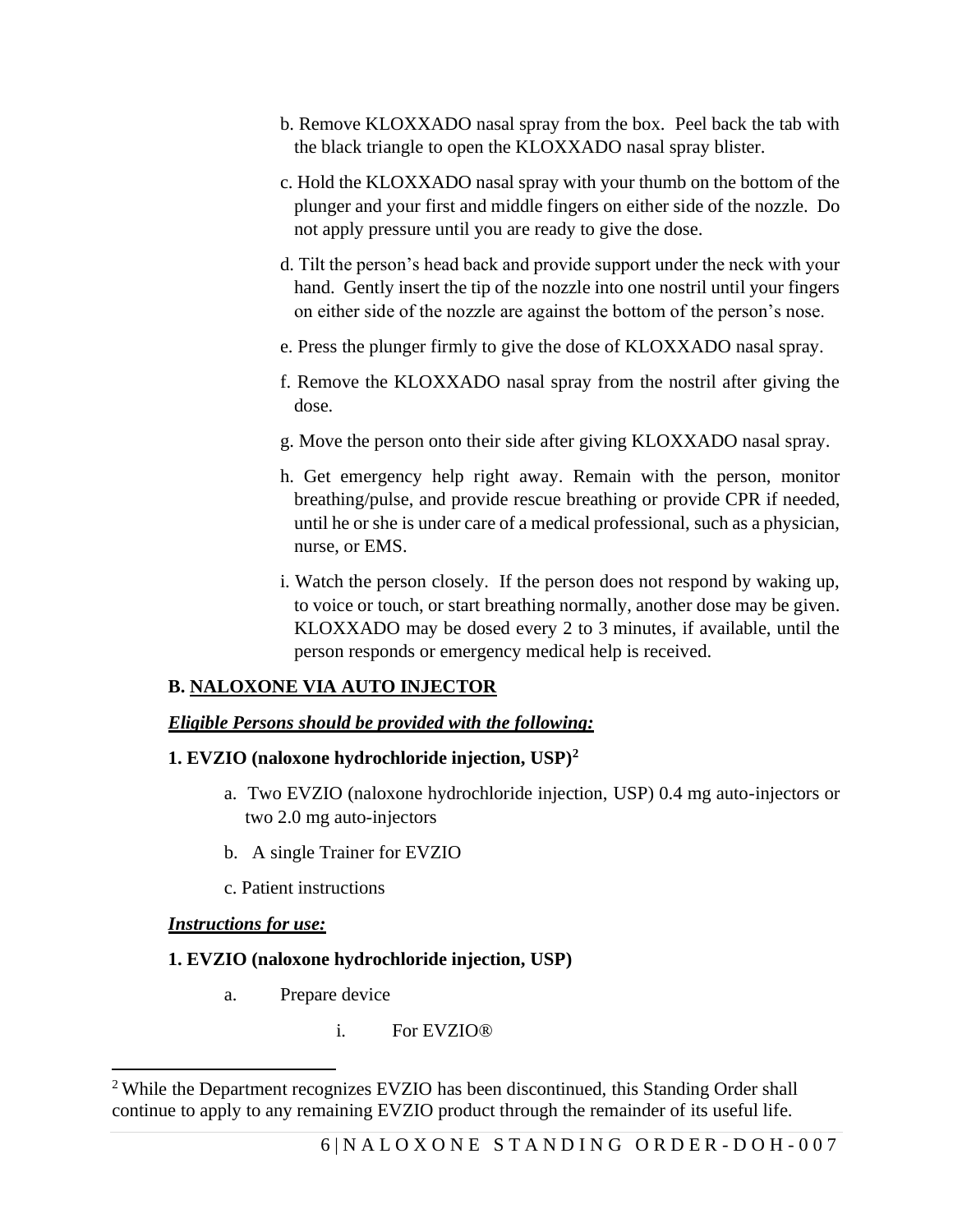- a. Pull off the Red safety guard. Note: The Red safety guard is made to fit tightly. Pull firmly to remove. To reduce the chance of an accidental injection, do not touch the Black base of the auto-injector, which is where the needle comes out.
- b. Hold injector with a fisted hand if possible and press firmly against outer thigh, until you hear a click or hiss. EVZIO® can be used through clothing. One auto injector delivers 0.4 mg or 2.0 mg naloxone.
- c. Continue to hold pressure for a full 10 seconds to ensure full delivery of medication. Note: The needle will inject and then retract back up into the EVZIO® auto-injector and is not visible after use. Do not look for the needle as this will put you at risk for needle stick injury.
- d. Continue to monitor breathing and pulse. If not breathing, give rescue breathing. If no pulse, start CPR.
- e.If no response in 3-5 minutes, repeat the above instruction with a new autoinjection device.
- f. Remain with the person, monitor and support breathing until he or she is under the care of a medical professional, such as a physician, nurse, or EMS.

## **C. REFILLS**

Refills may be obtained as needed under this standing order.

## **VII. CONTRADICTIONS**

Do not administer Naloxone to a person with known hypersensitivity to Naloxone or to any of the other ingredients contained in the packaging insert for Naloxone.

# **VIII. PRECAUTIONS**

# **A. DRUG DEPENDENCE**

Those who may be chronically taking opioids are more likely to experience adverse reactions from Naloxone. (See adverse reactions under section X below). Additionally, after administration, they may awaken disoriented. Being disoriented can sometimes lead to combative behavior, especially if Naloxone is given by someone unfamiliar.

# **B. RESPIRATORY DEPRESSION DUE TO OTHER DRUGS**

Naloxone is not effective against respiratory depression due to non-opioid drugs. Initiate rescue breathing or CPR as indicated and contact 911.